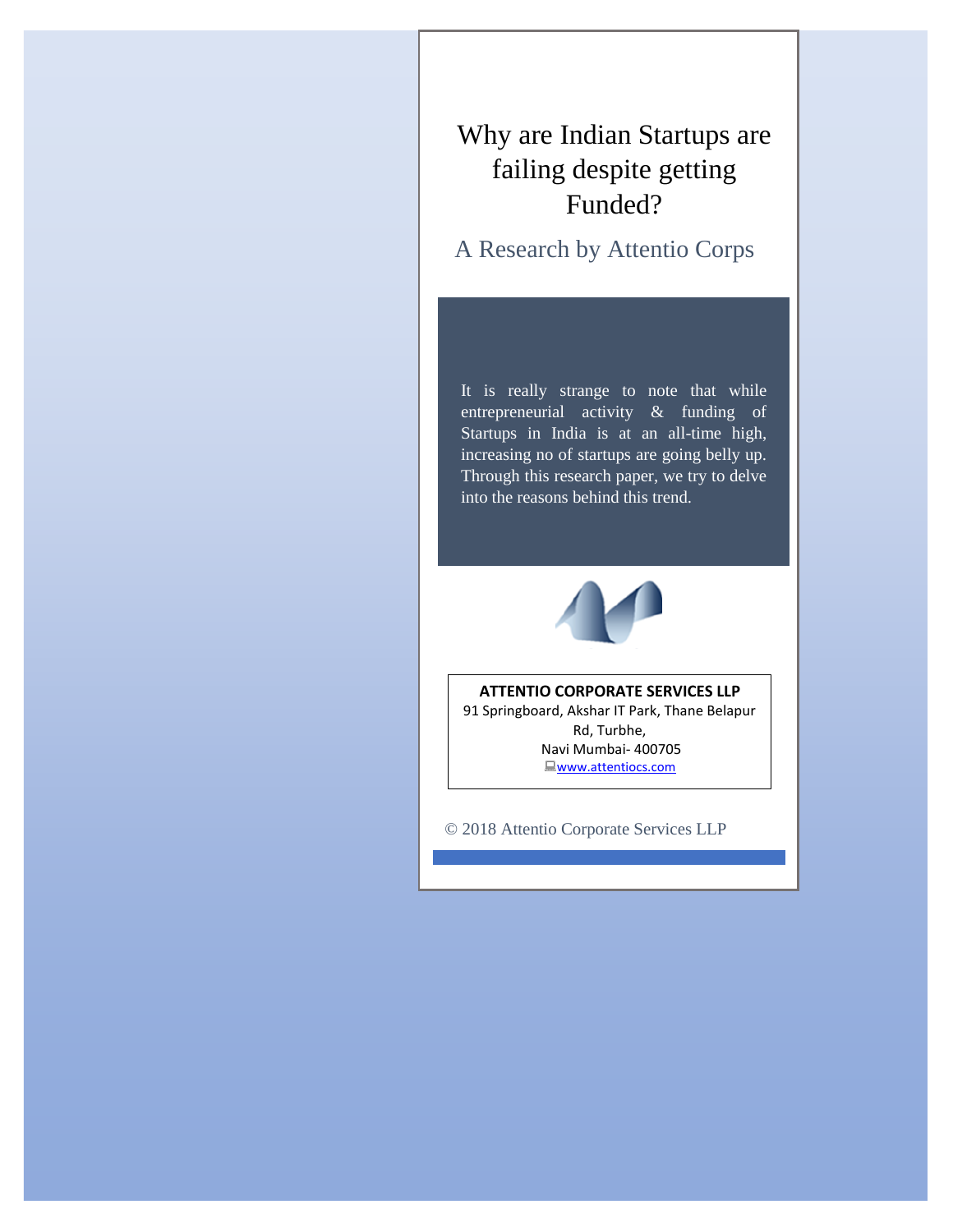

# Why are Indian Startups are failing despite getting Funded?

In the past few years, India experienced its biggest-ever startup boom, with entrepreneurs founding thousands of companies.

2017 closed with a record \$13.7 billion invested into the Indian startup ecosystem across 820 deals; which is higher compared to 2016 and 2015, when funding was at \$4.06 billion and \$8.4 billion respectively. However, [2016](https://yourstory.com/2016/12/indian-startups-funding-report/) and [2015](https://yourstory.com/2015/12/indian-startups-raise-9billion-2015/) saw a larger number of deals, at 1,034 and 913 respectively.<sup>1</sup>



For this research, we have analysed all the funded companies in India that have been closed (dead pooled ) from 1<sup>st</sup> January, 2014 to 30<sup>th</sup> June 2018 and have compiled the data from website [www.tracxn.com](http://www.tracxn.com/) (Tracxn Technologies Pvt. Ltd.)

Tracxn calls these companies as Dead pooled who have no online active over a period of 3-6 months or has shut down. The database tracked 506 companies which were dead pooled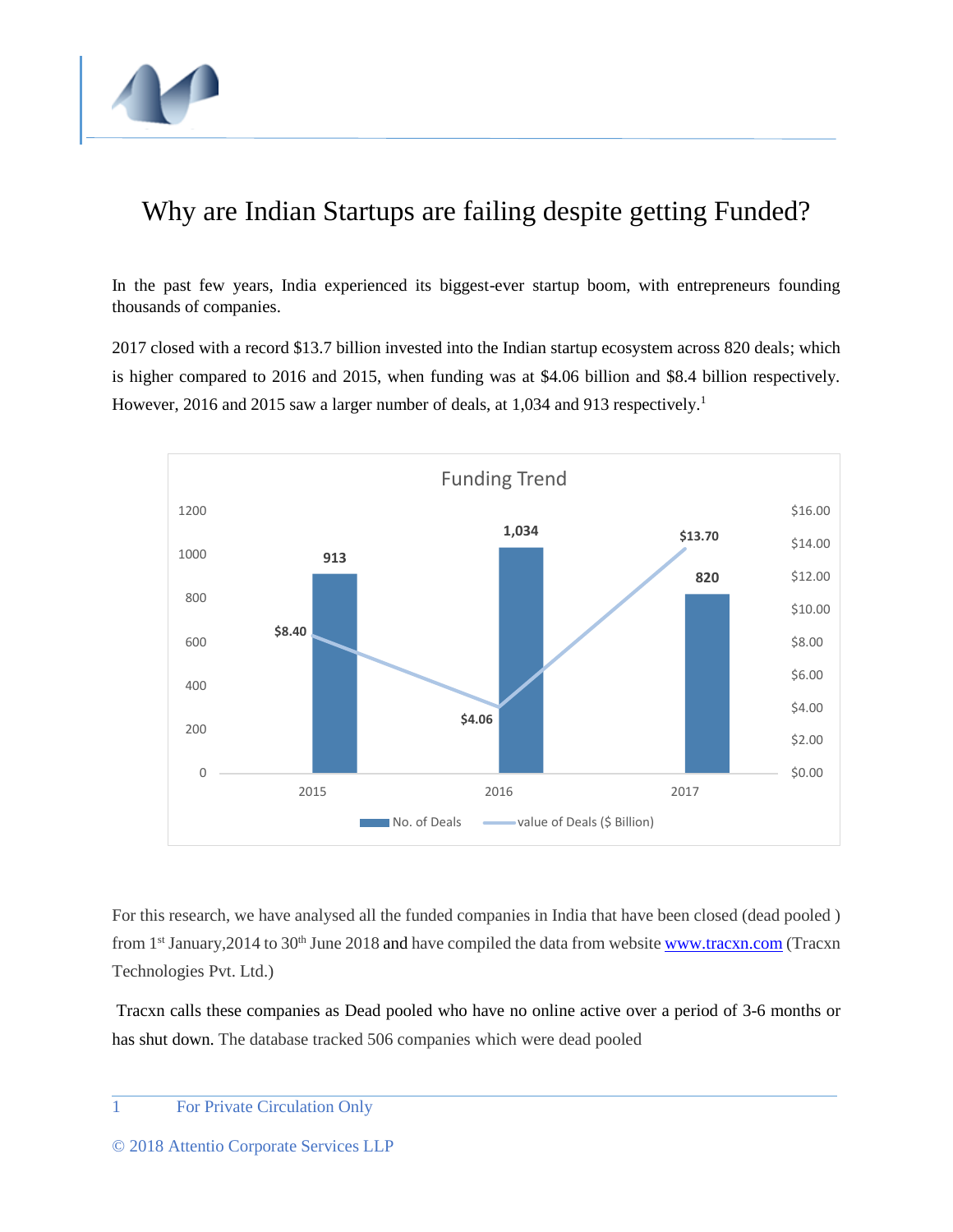

On analysis of all the companies presented, we found that fashion is the largest segment which had most failures. Fashion includes companies which are into fast fashion, mom & baby care and fashion discovery.



*Figure 1 : Sector-wise Closed (deadpooled) companies*

On further analysis, 48% of the companies had a vintage of less than 4 years.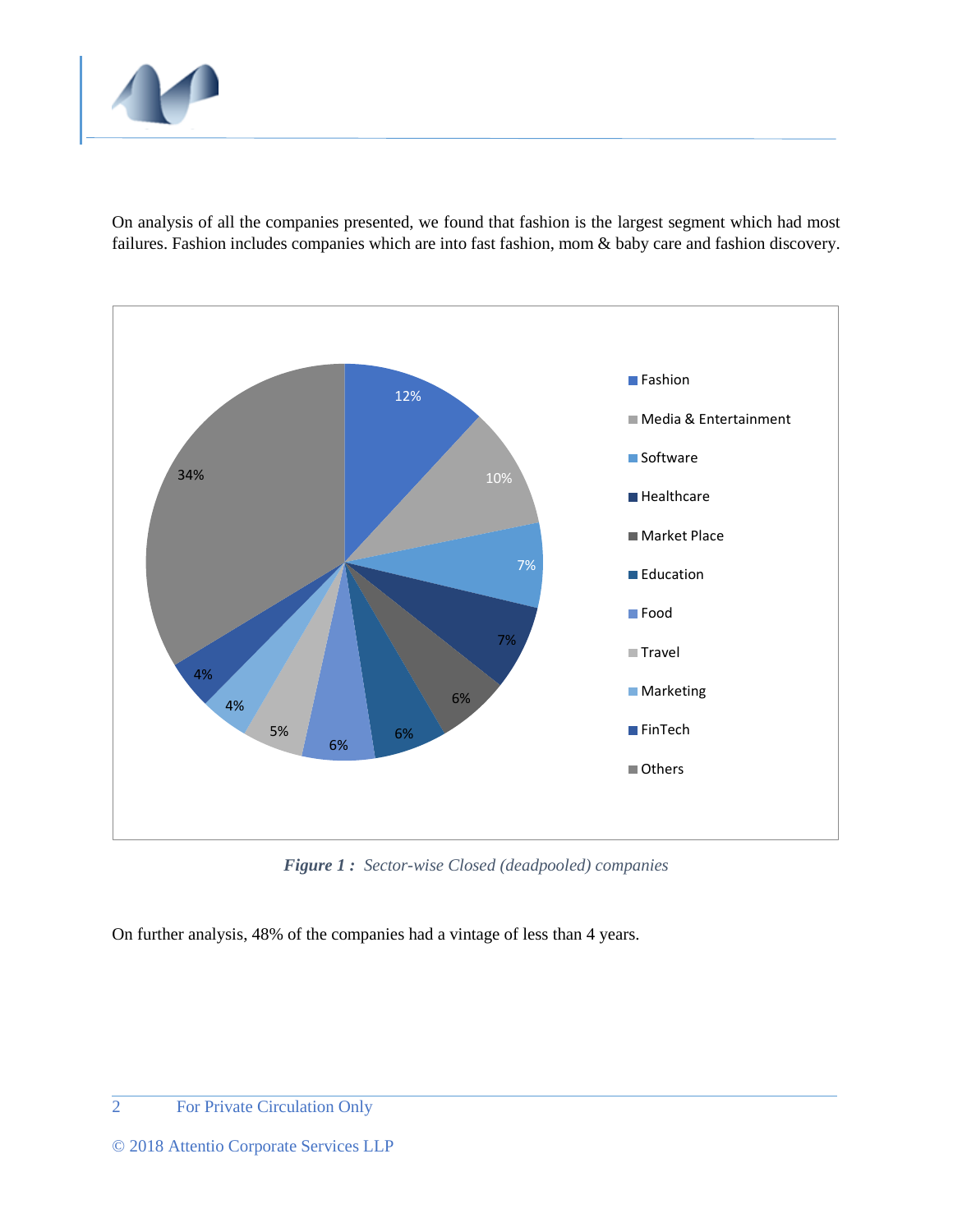



*Figure 2 : Companies founded and Closed from 2014 to 2018.* 



*Figure 3: Funded Closed and Sustaining deals from 2000-13*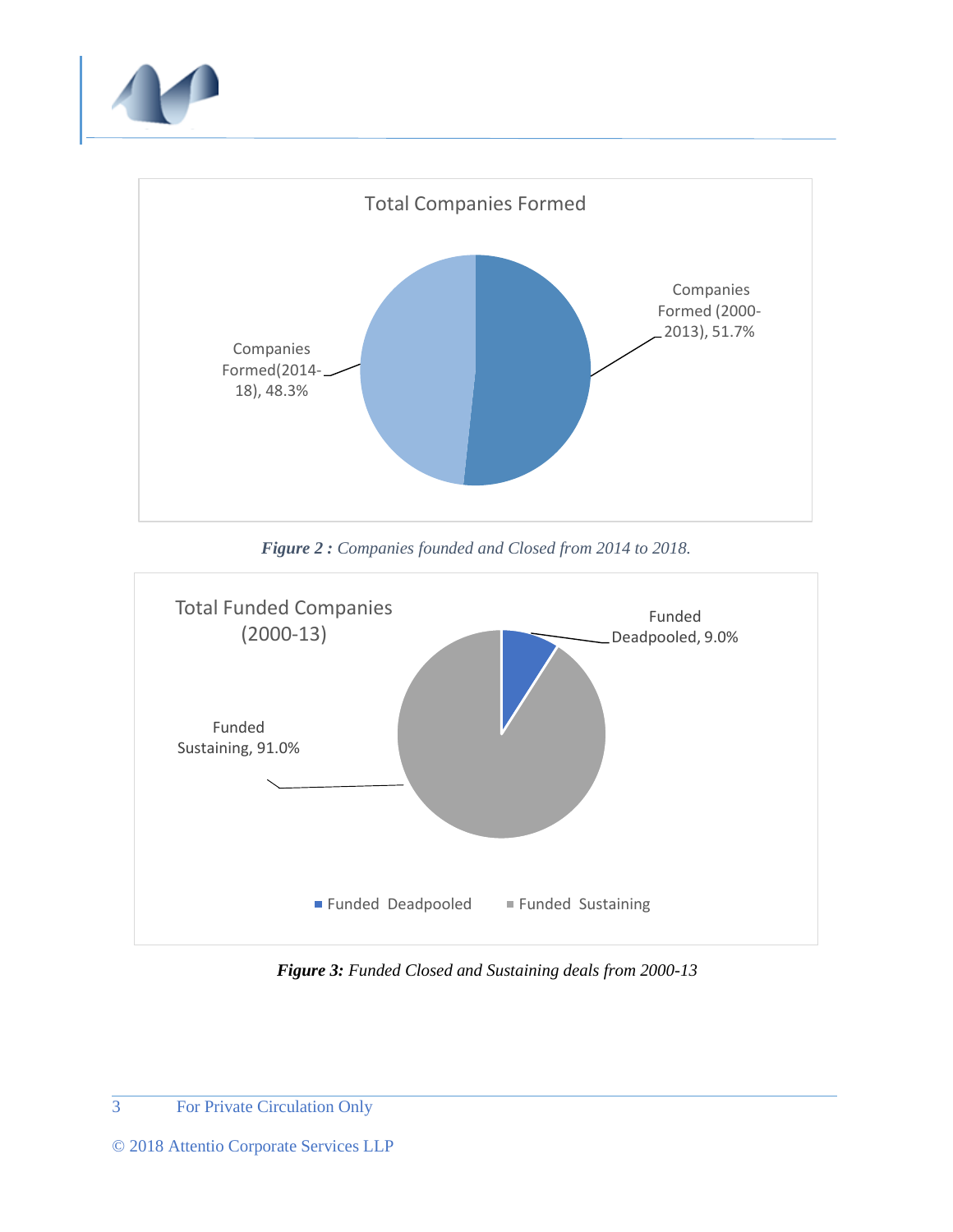

*Figure 4: Funded Closed and Sustaining deals from 2014-18*

There were total of 5,183 companies formed within the span of 2000-2018 (as on 12<sup>th</sup> July,2018) of which 2,307 were formed between 2014-2018 of which only 1110 are funded and sustaining. The failure rate of funded startups has gone up by 2% over the span of 2014-18, from 9% in 2000-13.

The below chart shows a sectoral analysis of the 240 companies having a vintage of less than 4 years. Again, Fashion leads the data followed by food and media.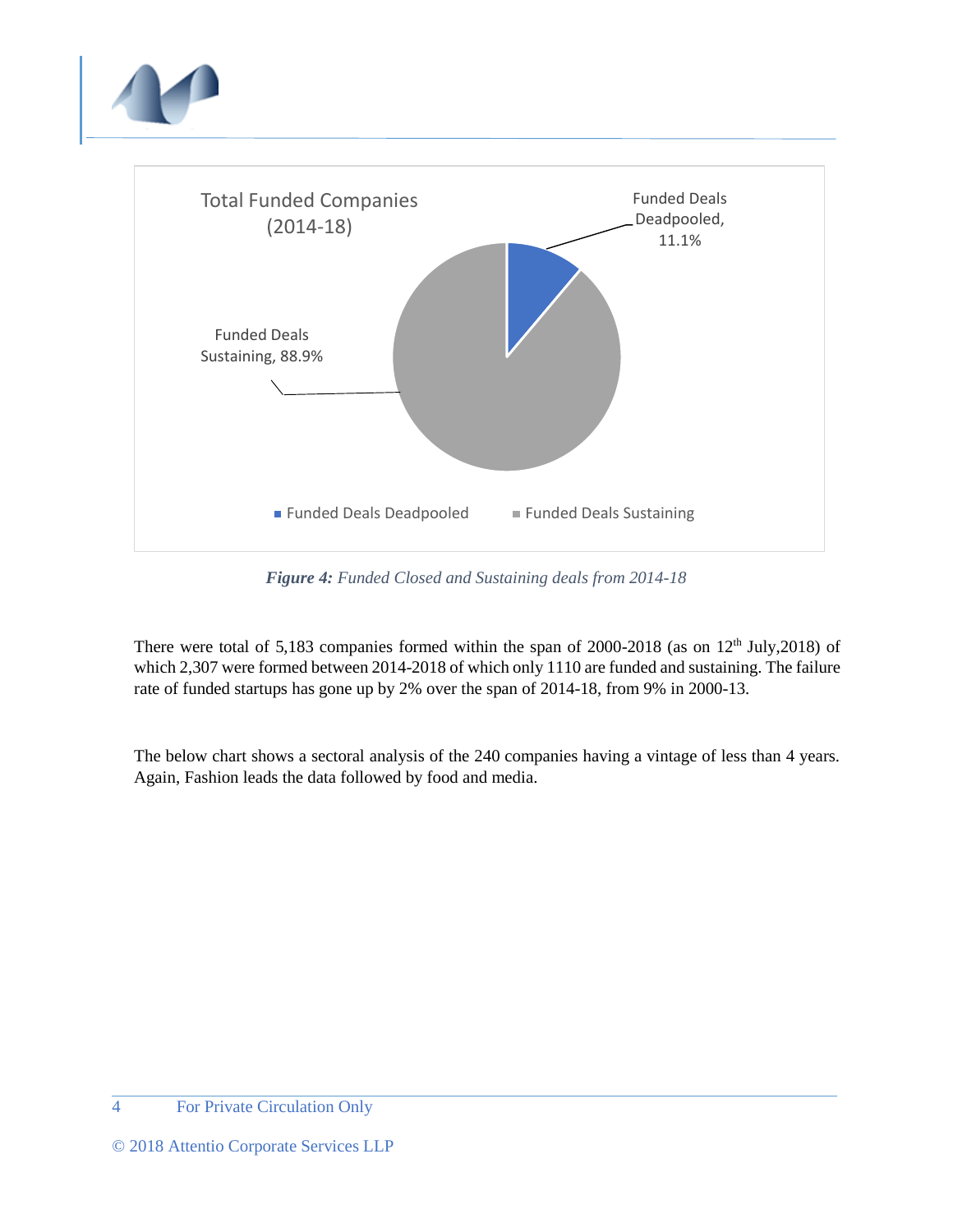



*Figure 5 : Sectors that were formed and Closed within the time frame*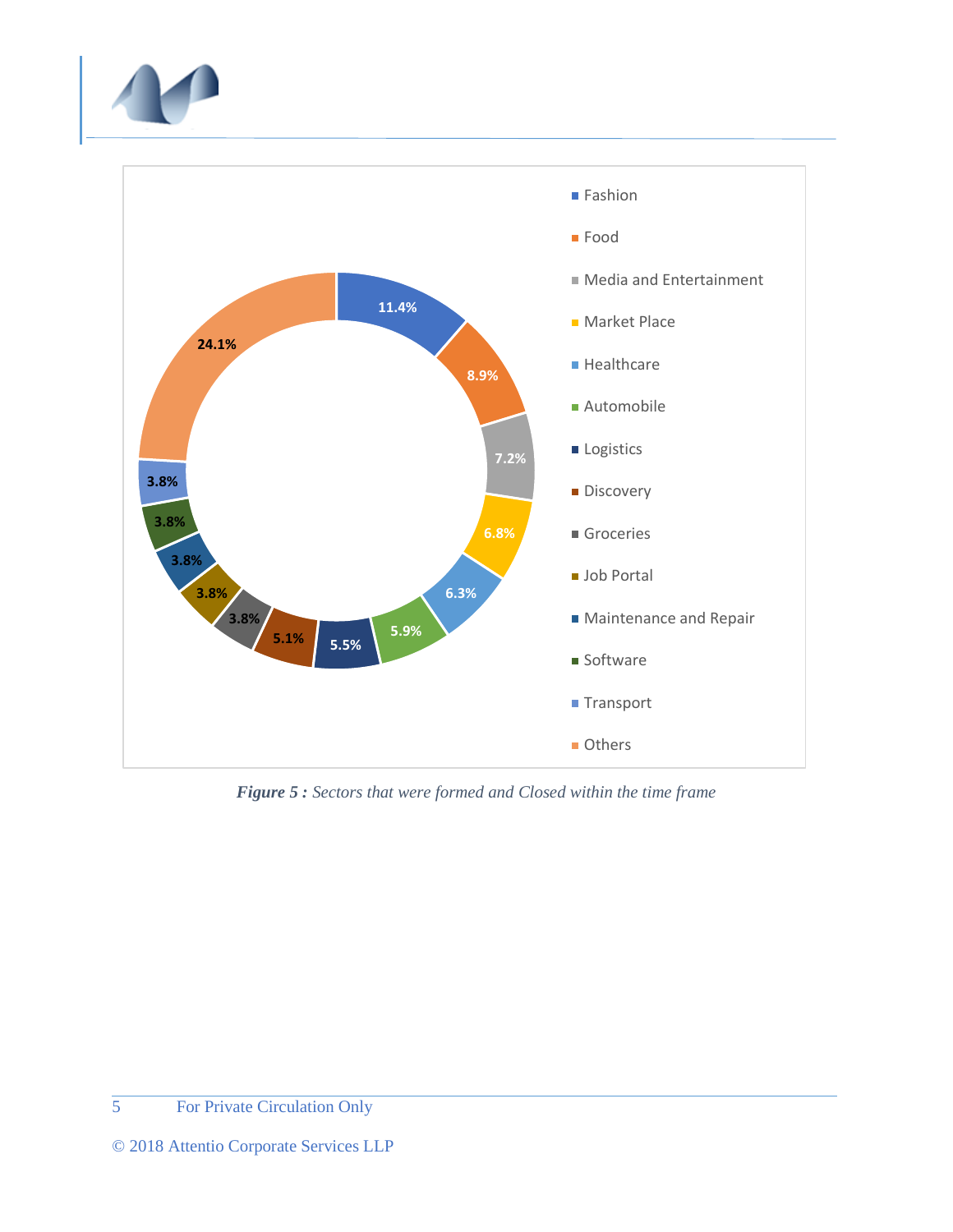



*Figure 6: Major Sectors Founded and Closed*

In each individual year, yet once again fashion dominated the market. The most fluctuating sector is the Media and Entertainment.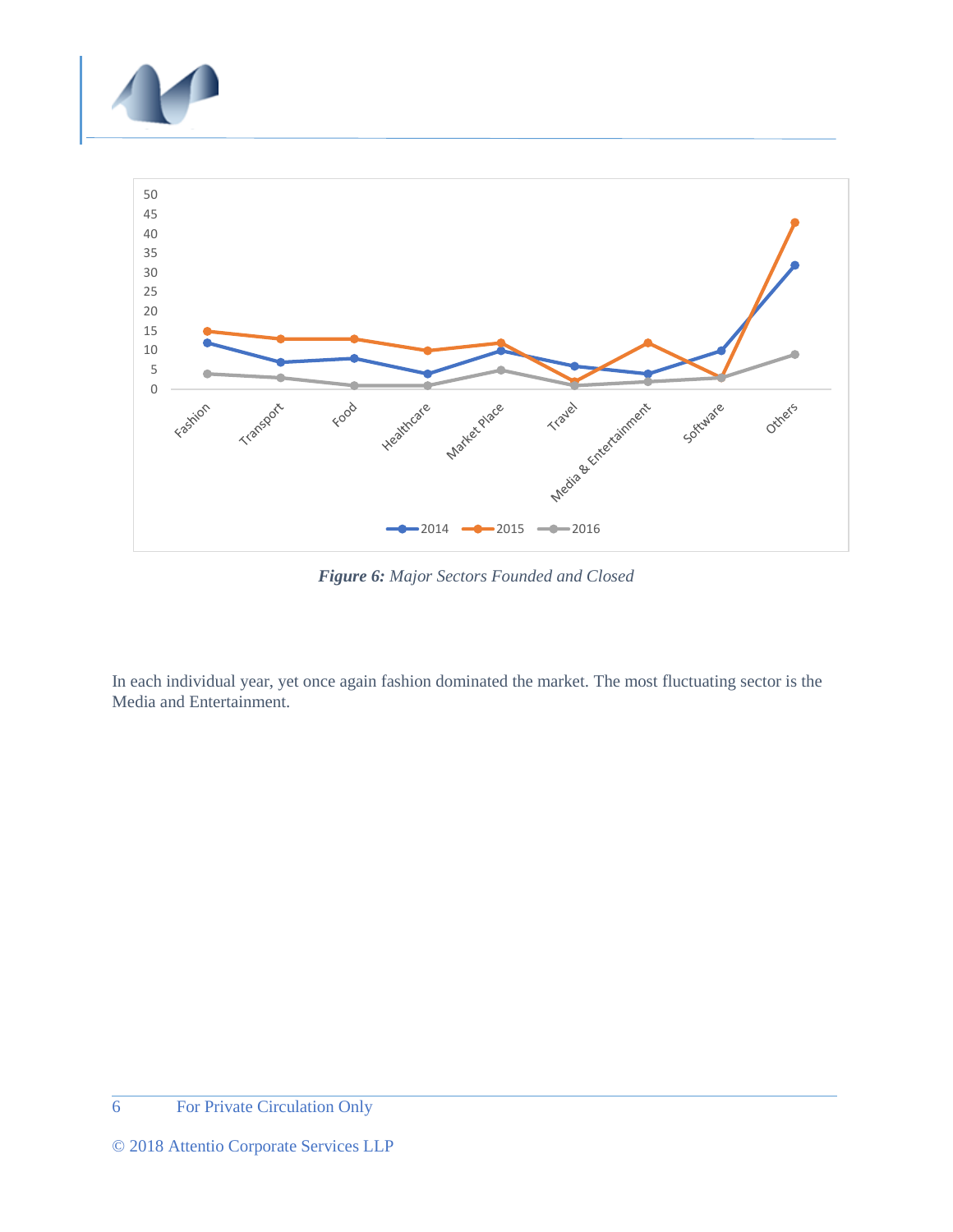



*Figure7: Closed Business city wise*

Bangalore has the greatest number of startups with 29.3% companies closed their business. Mumbai is next with 17.4% companies in the basket and Delhi is close to the heels where 16.2% of them were closed and so on.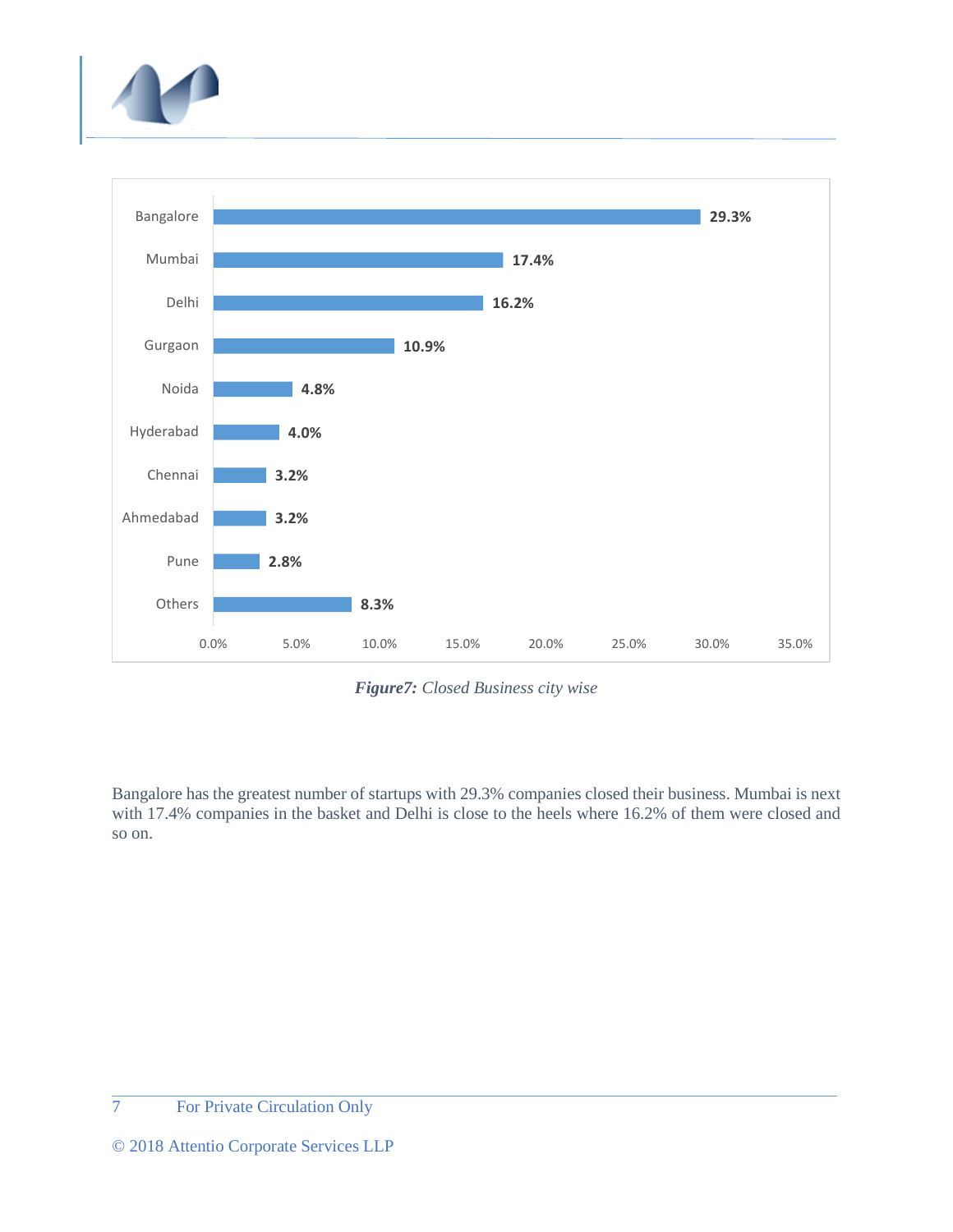



*Figure 8: Total Funding in sectors of the companies (in million)*

The total funding amount for all the sectors is \$715.69 Million. As can be seen from chart above, Fashion Sector was mostly preferred when it came to funding as it is able to get the maximum share of the total funding followed by Travel and Groceries and so on.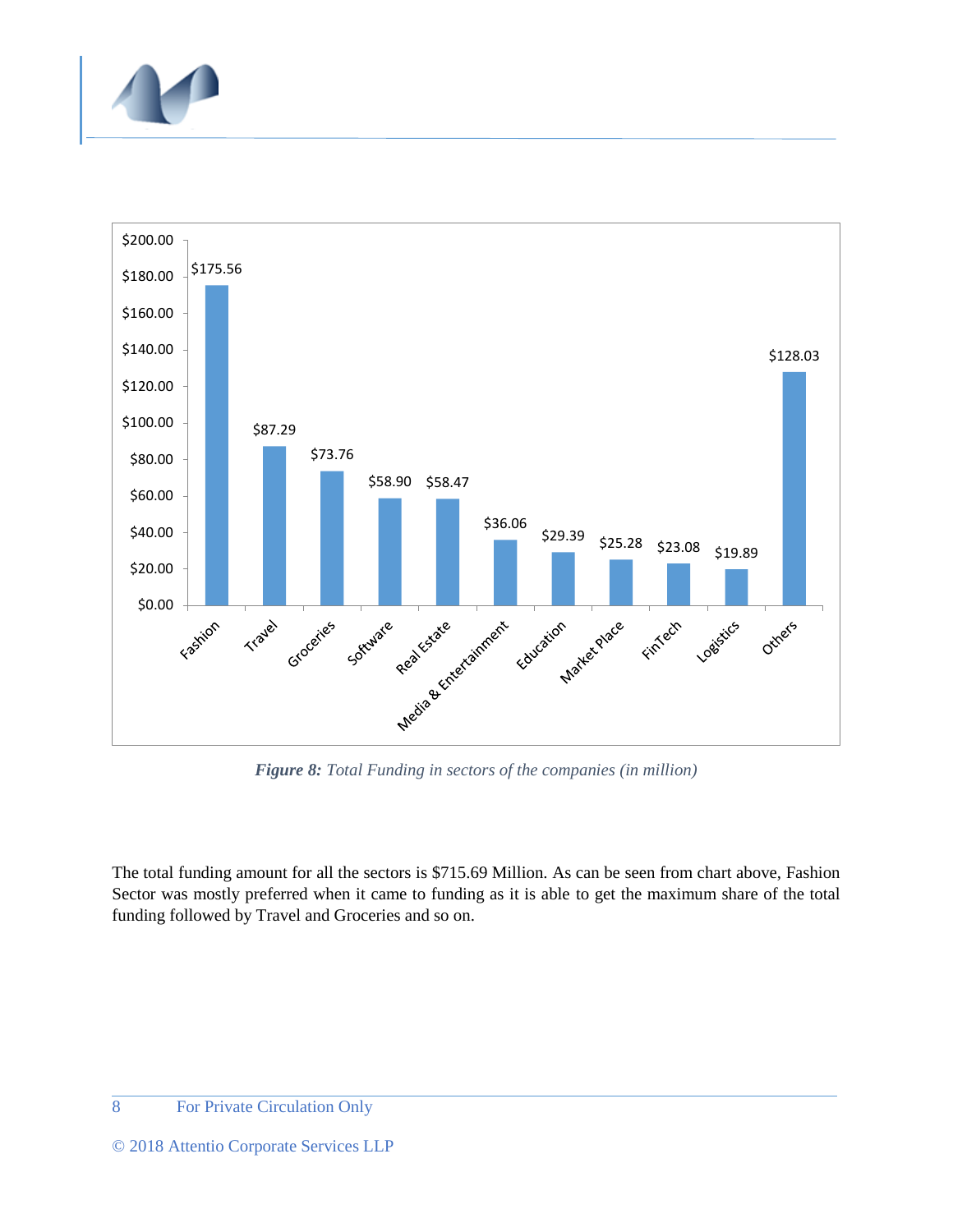



*Figure 9: Total Funded Amount in comparison to closed for 2014-18*

Of the total 1354 companies that were formed from 2014-2018 and funded. 246 companies were closed of which only 138 companies had disclosed the amount of funding. Total funding was highest in the Fintech sector followed by logistics. Total funding in the Fintech sector is \$1579.76 of which 0.1% failed to sustain amounting to \$1.85. The highest backlash is being faced by the Grocery sector where even though they received \$110.96 funding, 47% of that has got wasted. This is followed by Travel industries were funding of \$50.84 couldn't survive.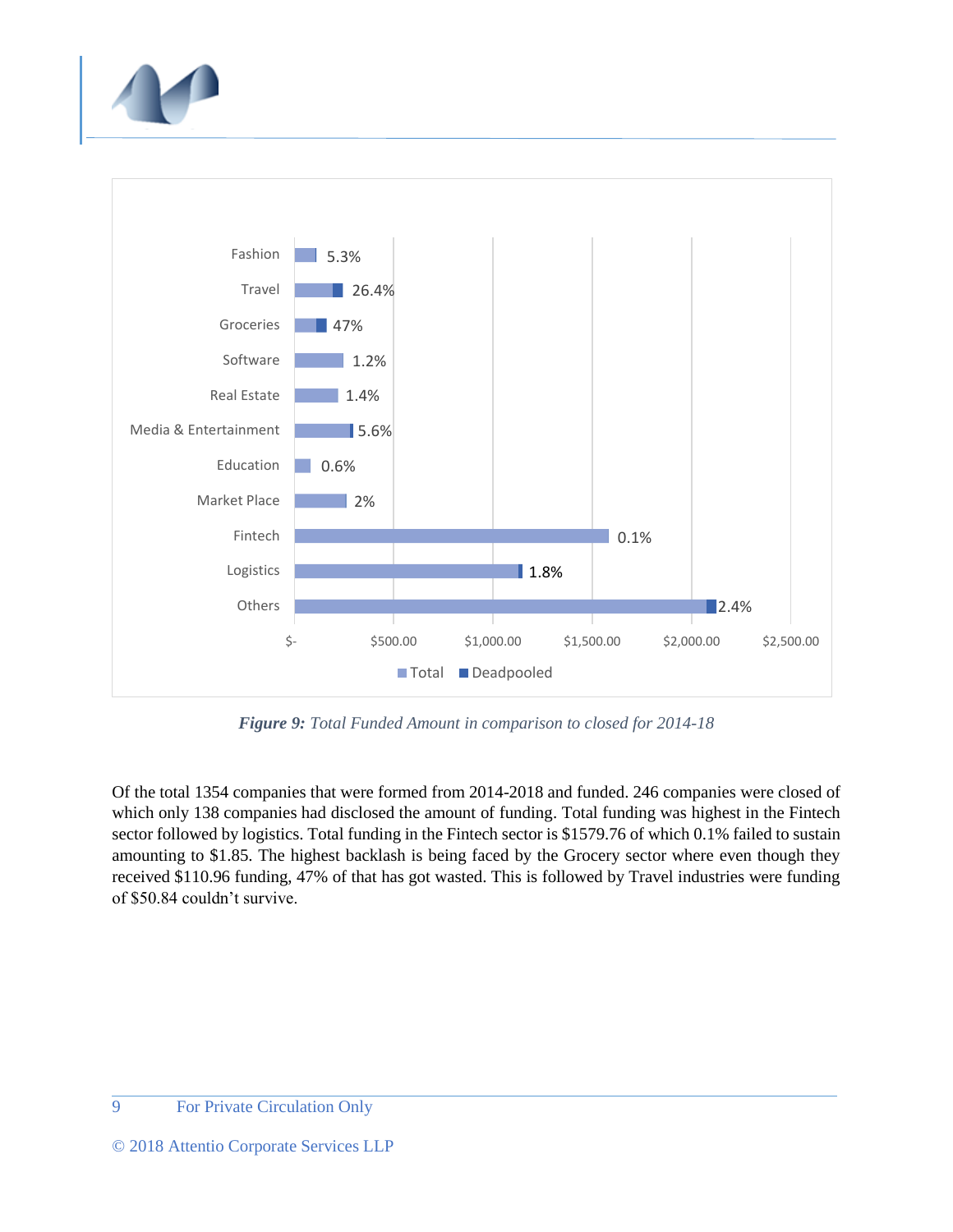



*Figure 10: Average Funding of each sectors of the companies (in million)*

Out of 506 companies, only 258 had disclosed the total amount of funding that they have received. Even though funding amount has been more for Fashion industry followed by Travel and Groceries, average funding has been more for Real estate, Groceries.



*Figure 11: Most preferred Funded stage of the company that were closed*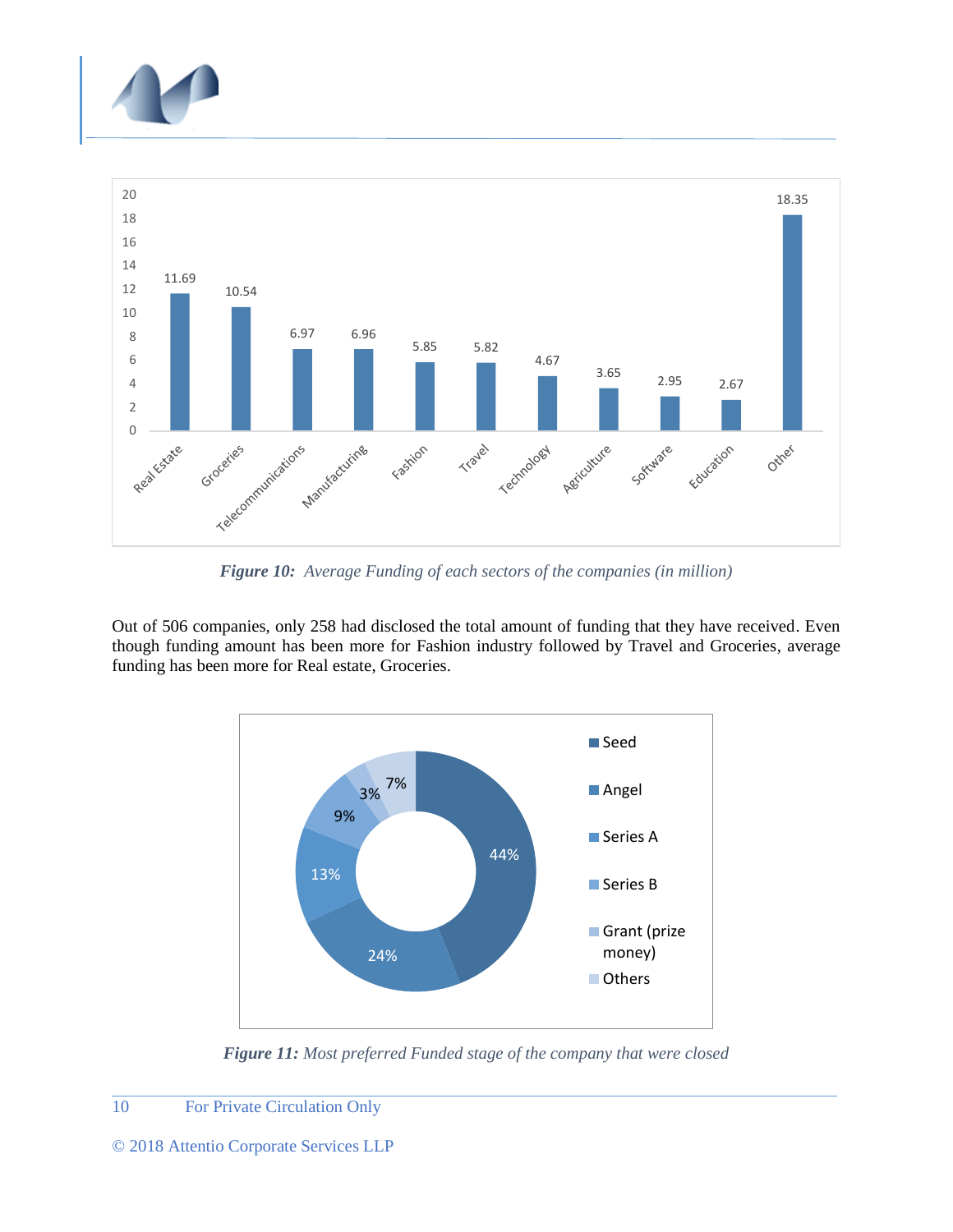

It is clearly seen that companies who were mostly funded were being able to raise funds in the Early Stage of Investments. 416 companies had provided the data regarding stage of funding of which most of them were able to raise at the Seed Stage and the percentage keep falling drastically ahead. This shows that very few companies could get funding ahead of Seed Stage.



*Figure 12: Total Popularity of each sector of Closed companies through mobile downloads*

This reflects that groceries were mostly popular when it came to app download at 18.5% followed by Travel at 13.6%. The other side of the story is that one is not being able to avail the service provided by these sectors without downloading the app.

## **Why the Companies failed?**

The analysis pointed to a number reasons as to why the companies failed. But we observed that there were a few common reasons which stood out. Some of common reasons for which entrepreneurs experienced business failures were:

- 1. Deep discounts and competition from horizontal brands
- 2. Lack of proper knowledge regarding management of Cash leading to severe cash crunch.
- 3. Not being able to raise the required money (subsequent rounds).
- 4. Bad customer experience.
- 5. Weak technology.
- 6. Falling in the face of controversies or frauds

#### 11 For Private Circulation Only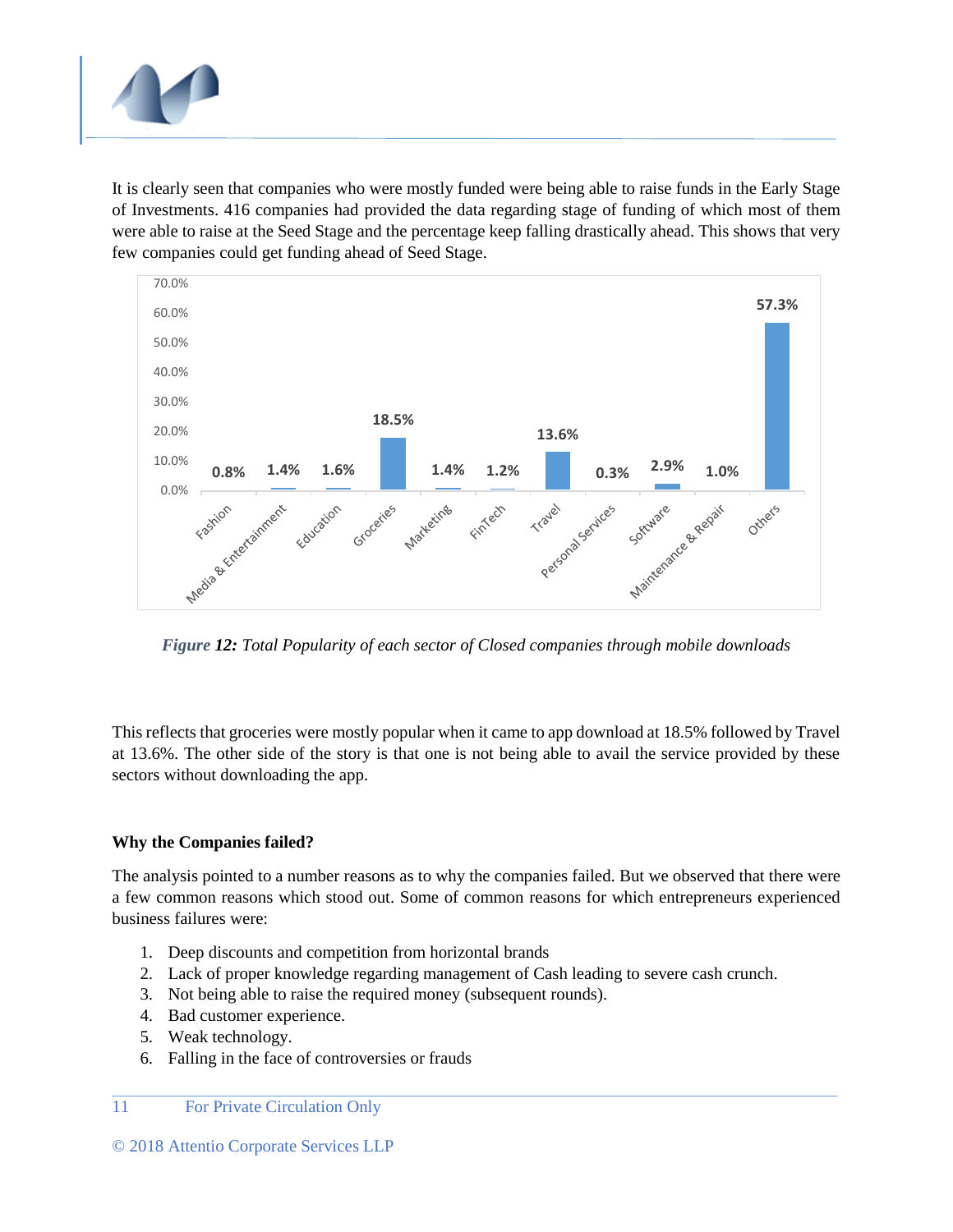

### **Conclusion:**

As can be seen, the top three reasons for failure is related to Cash & profits. As the saying goes "**Cash is King**", however most startups are not focusing on financial management thus leading to an early death despite some of them having experienced co-founders & sustainable business models. As long as startups can focus on turning profitable in foreseeable future & practice smart financial management amongst other things, they stand a really good chance to tide the early growth pangs and grow into profitable large scale entities.

## END OF REPORT

*To get more insights into this report, feel free to reach out to [info@attentiocs.com](mailto:info@attentiocs.com)*